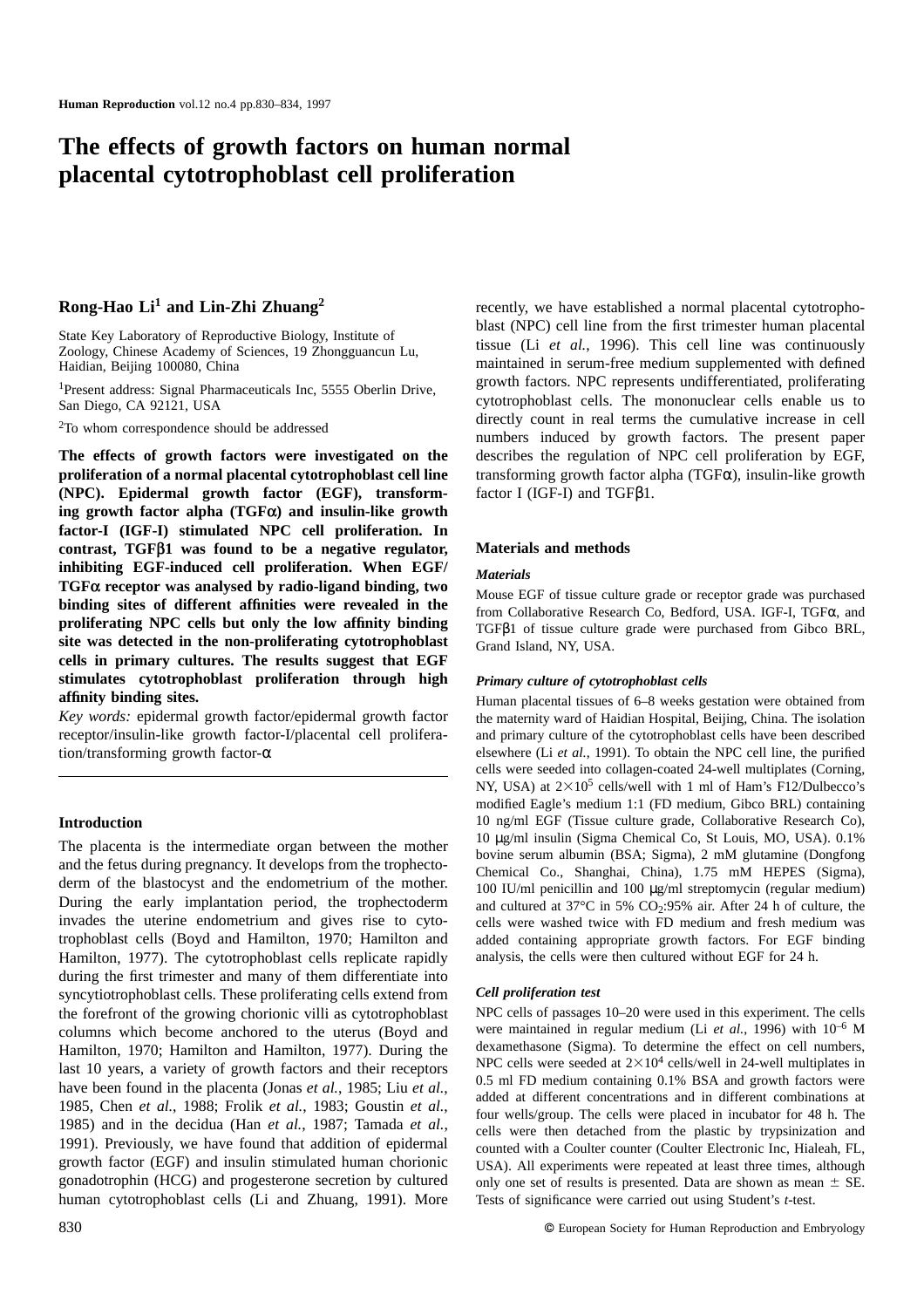

**Figure 1.** Stimulation of normal placental cytotrophoblast (NPC) cell proliferation by epidermal growth factor (EGF). NPC cells were seeded at  $2\times10^4$  cells/well with 10 µg/ml insulin, 0.1% bovine serum albumin (BSA) and  $10^{-6}$  M dexamethasone. Epidermal growth factor (EGF) was added at different<br>concentrations to the cultures at plating. The cells were incubated<br>for 48 h and then dissociated into single cells by trypsinization and<br>counted with a Coulter counte

Mouse EGF (Collaborative Research Co.) was labelled with Na  $[125]$ (Du Pont, Boston, MA, USA) using Chloramine T (Sigma Chemical Co.) according to Hunter *et al.* (1962) and purified with Sephadex lation was observed at a concentration of 10 ng/ml when the G-25 (Pharmacia LKB, Upsala, Sweden) filtration. The labelled EGF cell number was doubled (Figure 1). displayed specific radioactivity at ~170 µCi/µg. The NPC cells were grown in 24-well multiple well plates until the cell number had *Effect of TGF*α *on NPC cell proliferation* reached  $\sim$  2×10<sup>5</sup> cells/well. They were washed twice with FD and<br>cultured without EGF for a further 24 h. Then the cells were washed<br>twice with warm FD medium before  $[^{125}I]$ -EGF (in FD medium<br>containing 0.5% BSA) w at 37°C for 1 h. The cells were then washed with FD medium five enhanced in a concentration-dependent manner. The maximal<br>times and lysed by incubation with 1 N NaOH at 50°C for 1 h. stimulation was observed at a concentra Finally the lysates were transferred into test tubes and the radioactivity cell number reached  $6.5 \times 10^4$  representing a 1.5-fold increase in each tube was measured by a γ-counter (Beckman, Palo Alto, over the control. However, treatment with various concentra-CA, USA). tions of TGF $\alpha$  in the presence of 10 ng/ml EGF did not cause

## *Effect of EGF on NPC cell proliferation EGF binding sites*

presence of EGF. When they were cultured in the absence of cytotrophoblast cells in primary cultures. The binding of  $[^{125}I]$ -EGF, most cells remained quiescent and the cell number EGF to cells of both primary cytotrophoblast cultures and showed little increase for up to 5 days. The addition of EGF to NPC cultures was saturable and in competition with binding the culture induced rapid cell replication. The increase in cell by unlabelled EGF. Scatchard analysis showed a single class number in EGF-treated cultures became obvious after 24 h of of binding site (Kd =  $2.01 \times 10^{-9}$ /M) in the primary cytotrophotreatment and became more pronounced after 48 h (Figure 1). blast cultures (Figure 3). In contrast, two classes of binding EGF at the concentrations of 0.01–100 ng/ml increased cell sites were present in NPC cultures (Kd =  $3.01 \times 10^{-9}$ /M and number in a concentration-dependent manner. Maximal stimu-<br> $Kd = 1.25 \times 10^{-10} M$ ) (Figure 4).



incubated for 48 h before trypsinization and cell counting. Data are **EGF binding** shown as mean  $\pm$  SE of four replicate cultures and were tested for significance using Student's *t*-test.

stimulation unless the TGF $\alpha$  concentration was much higher than that of EGF (Figure 2). **Results**

The NPC cells were established in serum free medium in the Specific EGF binding sites exist in both NPC cells and in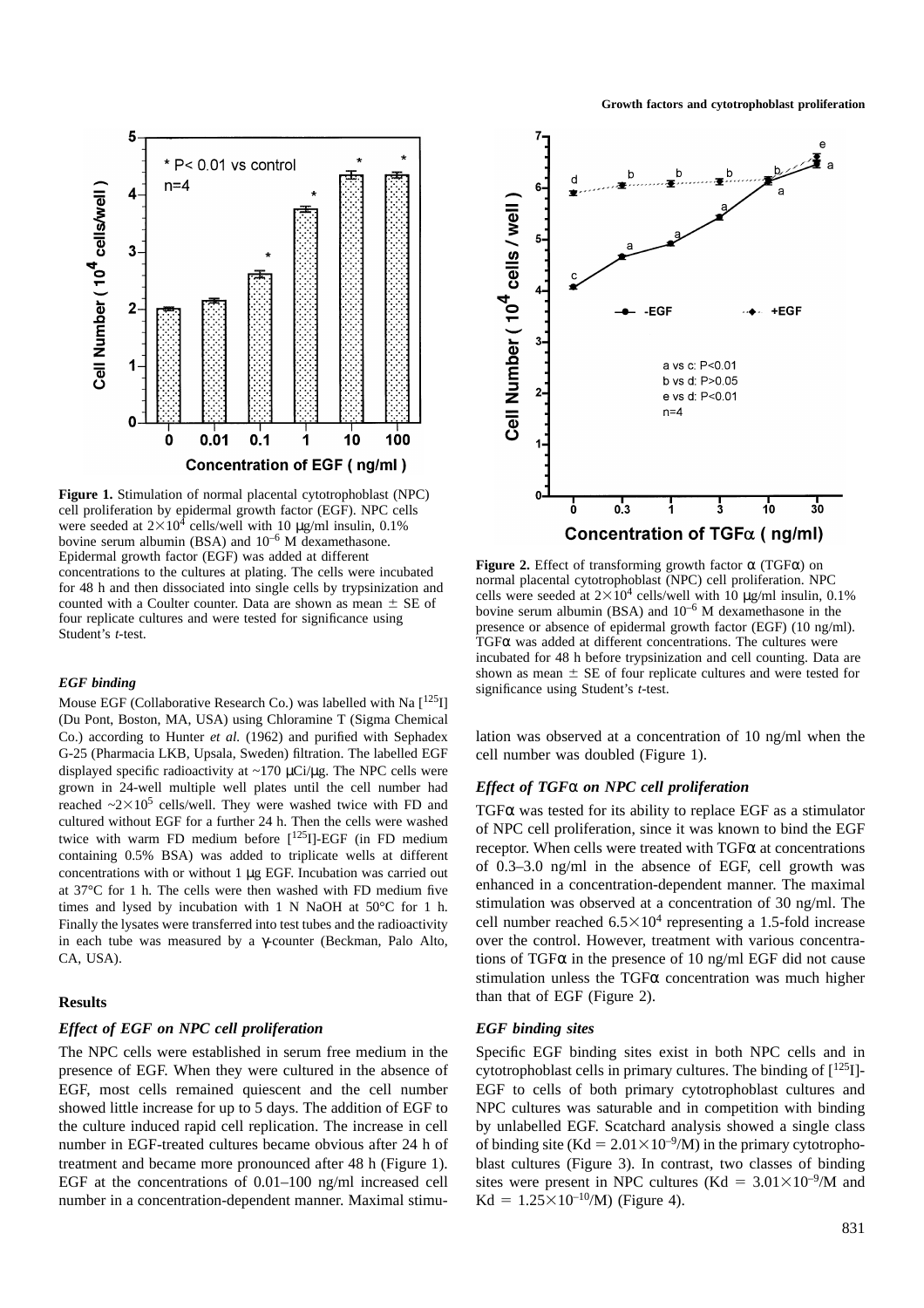



NPC cells. Insulin at a concentration of 3  $\mu$ g/ml was sufficiently high to induce maximal stimulation, and there was no further 50% (Figure 7). This was due to inhibition of proliferation, increase in cell number at concentrations of insulin within  $3-$  rather than cell multipucleation, s increase in cell number at concentrations of insulin within  $3-$  rather than cell multinucleation, since the cells remained  $300 \mu g/ml$  range (Figure 5). The NPC cells also showed a mononuclear after TGFB1 treatment. Moreov 300 μg/ml range (Figure 5). The NPC cells also showed a mononuclear after TGFβ1 treatment. Moreover, TGFβ1 by concentration-dependent response to IGF-I  $(0.3-30 \text{ ng/ml})$  itself caused no inhibition in the absence of EGE (F regardless of the presence or absence of EGF (Figure 6).

## *Effect of TGF*β *on NPC cell proliferation* **Discussion**

tion induced by EGF. TGFβ1 at concentrations of 1–10 ng/ml human placental tissue obtained at the first trimester of resulted the reduction of EGF-stimulated cell proliferation by gestational age. It had previously been characterized as pure



Concentration of Insulin (µg/ml)

**Figure 5.** Effect of insulin upon normal placental cytotrophoblast **Figure 3.** Radio-ligand analysis of epidermal growth factor (EGF) (NPC) cell proliferation. NPC cells were seeded at  $2 \times 10^4$  cells/<br>binding sites in primary cytotrophoblast cell cultures. The main well with epidermal binding sites in primary cytotrophoblast cell cultures. The main well with epidermal growth factor (EGF) (10 ng/ml), 0.1% bovine<br>graph shows the saturation curve. A Scatchard plot is shown in the<br>insert in which the data as mean  $\pm$  SE of four replicate cultures and were tested for significance using Student's *t*-test.



Figure 4. Scatchard plot of  $[^{125}I]$ -epidermal growth factor (EGF)<br>
binding in normal placental cytotrophoblast (NPC) cell cultures.<br>
Each dot represents an average of triplicate cultures. Note that the<br>
data fit into t added at different concentrations at plating. The cells were *Effect of IGF on NPC cell proliferation* incubated for 48 h and counted with a Coulter counter after Insulin is required for the proliferation of most cell types in<br>secular dissociation into single cells by trypsinization. Data are shown as<br>the mean  $\pm$  SE of four replicate cultures and were tested for<br>significance usin

itself caused no inhibition in the absence of EGF (Figure 7).

TGFβ1 reduced the level of stimulation of NPC cell prolifera- The placental cytotrophoblast cell line, NPC, was derived from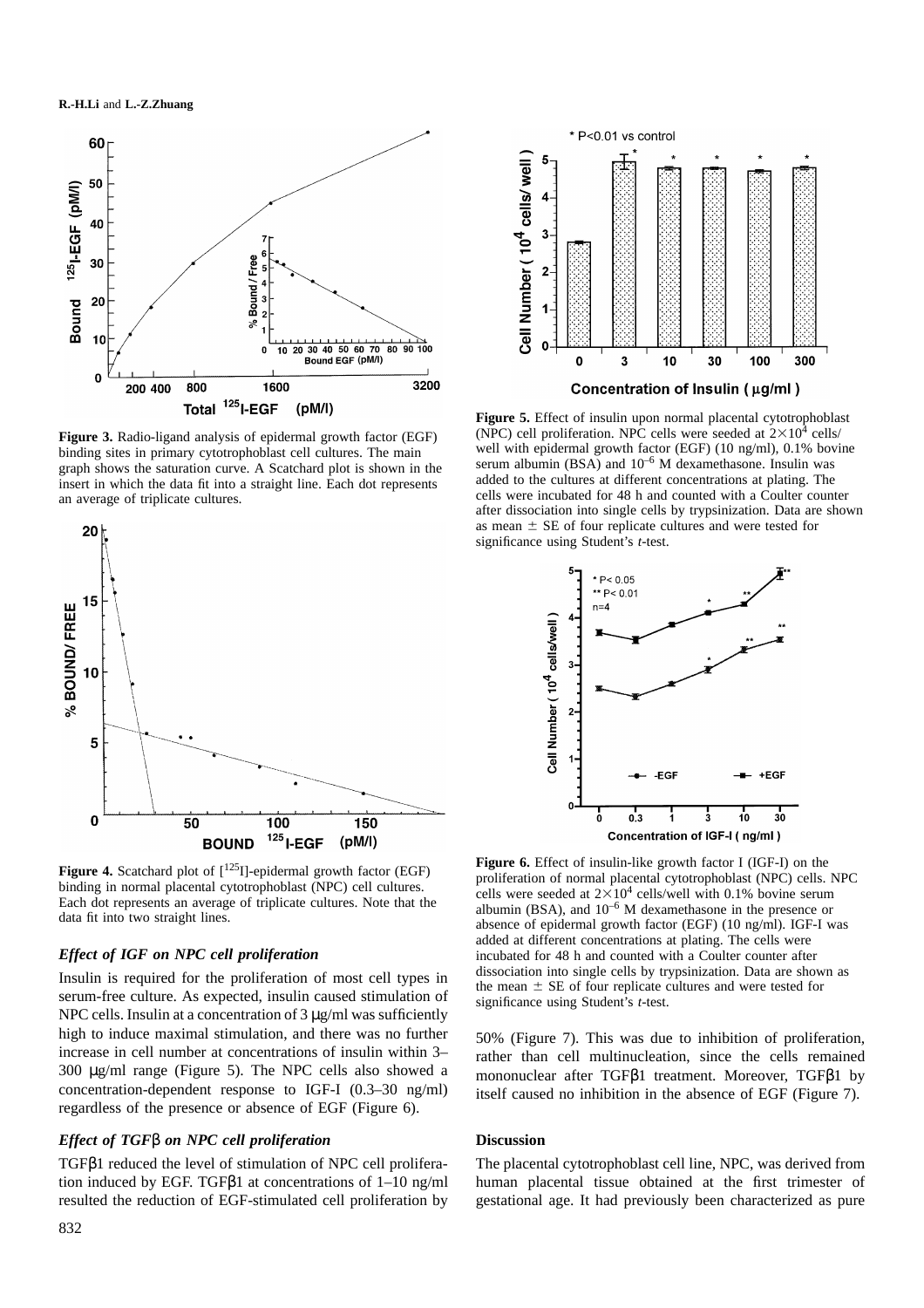

albumin (BSA),  $10^{-6}$  M dexamethasone and epidermal growth

**EGF/TGFα** may regulate cytotrophoblast cell proliferation<br>in addition to their known role in regulating the differentiated<br>functions of trophoblast cells. Both growth factors are poly-<br>proliferation (Massague, 1982; Ohl also been shown that EGF increases HCG and steroid without<br>affecting either cell number or DNA synthesis of transformed<br>trophoblast cell ines and serum-containing trophoblast cell<br>ation in epithelial cells. In the mouse em trophoblast cell lines and serum-containing trophoblast cell sion is closely associated with the mesenchyme and is believed<br>Repayiste 1985; Barnea *et al.*, 1990). Based on those observative to be important for morphogenesis and angiogenesis. In human Benaviste, 1985; Barnea et al., 1990). Based on those observations, EGF was thought to be a differentiation factor for placenta, TGFβ1 gene was coexpressed with IGF-II and PDGFtrophoblast cells. The present finding that EGF/TGFα stimu-<br>lated NPC cell proliferation suggests that EGF/TGFα could to be a differentiation factor for trophoblast cells, since TGFβ1 lated NPC cell proliferation suggests that  $EGF/TGF\alpha$  could be a potent mitogen for cytotrophoblast cells *in vivo*. consistently suppressed EGF-stimulated cell proliferation in

proliferation is supported by demonstration of the presence of 1992). specific binding sites for these growth factors. The NPC cell In summary, TGFα and/or EGF produced in the trophoblasts line displayed two classes of EGF receptors, of high affinity or in the decidua are probably the predominant mitogen for and low affinity. However, only the low affinity binding sites the replicating cytotrophoblast cells. This activity can be were observed in non-proliferating cytotrophoblast cell primary further enhanced or suppressed by other autocrine or paracrine

## **Growth factors and cytotrophoblast proliferation**

cultures as shown here and by others (Maruo *et al.*, 1987). Choriocarcinoma cells, upon which EGF did not show a growth promoting activity, have also been shown to possess only the low affinity binding site (Bahn *et al.* 1980). Taken together, the high affinity EGF receptor appears to be critical for the proliferative response of cytotrophoblast cells. This may reflect the in-vivo situation since different affinity EGF binding sites have been identified in chorionic villous tissue.

The regulation of cell proliferation and differentiated functions by EGF and TGF $\alpha$  in trophoblast cells are physiologically important. Although only a negligible amount of EGF  $(<0.01$  ng/ml) has been detected in the circulation of human beings (Fisher and Lakshmanan, 1990), EGF and TGFα mRNA and the polypeptide products have been identified in both placental tissue and trophoblast cells (Hofmann *et al.*, 1991). Therefore, EGF and TGF $\alpha$  are more likely to be local regulators. In addition, immunohistochemical localization of **Figure 7.** Effect of transforming growth factor- $\beta$ 1 (TGF $\beta$ 1) on<br>normal placental cytotrophoblast (NPC) cell proliferation. NPC<br>cells were seeded at  $2\times10^4$  cells/well with 0.1% bovine serum<br>albumin (BSA)  $10^{-6}$  M factor (EGF) (10 ng/ml); 48 h after plating, the cells were washed 1991), rat (Han *et al.*, 1987) as well as human endometrium twice with fresh FD medium and fresh medium was added with or and decidua (Zhao *et al.*, 1992 twice with fresh FD medium and fresh medium was added with or<br>without EGF. TGFβ1 was added to the cultures at different<br>concentrations. The cells were incubated for a further 48 h and<br>counted with a Coulter counter after d by trypsinization. Data are shown as mean  $\pm$  SE of four replicate Thus it is likely that the EGF and TGF $\alpha$  synthesized in cultures and were tested for significance using Student's *t*-test. decidual cells can easily diffuse into these structures and affect cytotrophoblast cell proliferation.

EGF and/or  $T$ GF $\alpha$  could be important mitogenic factors for mononucleated, proliferating cytotrophoblast cells (Li *et al.*,<br>1996). The data obtained on this cell line therefore reflects the<br>1996). The data obtained on this cell line therefore reflects the<br>1996). The data obtained

The role of EGF/TGF $\alpha$  in regulating cytotrophoblast cell NPC and in other trophoblast cell cultures (Graham *et al.*,